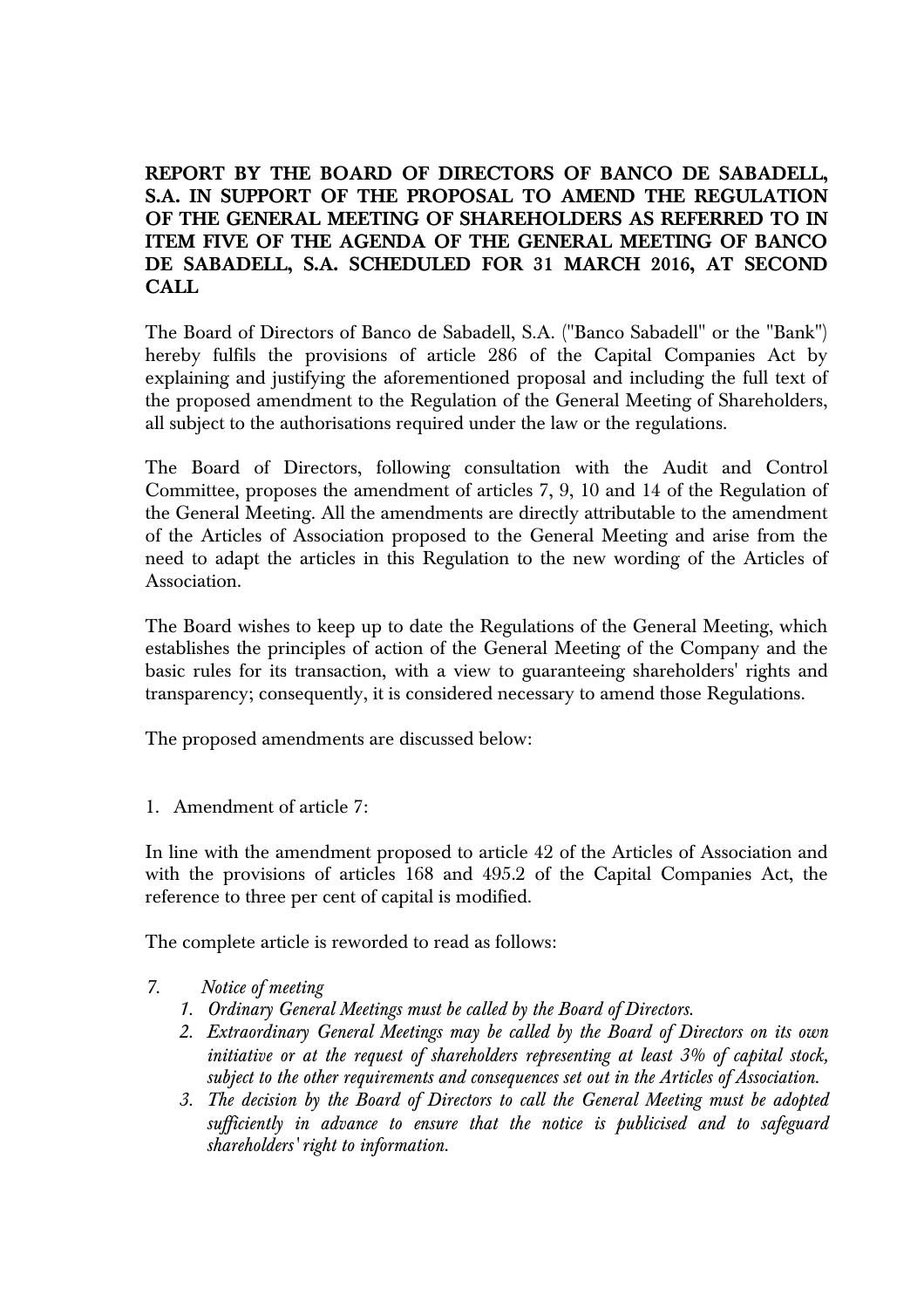2. Amendment of article 9:

In line with the amendment proposed to article 41 of the Articles of Association and with the provisions of article 519.3 of the Capital Companies Act, the reference to three per cent of capital is modified.

The complete article is reworded to read as follows:

- *9. Motions presented by shareholders* 
	- *1. Shareholders representing at least three per cent (3%) of capital may present motions, duly signed, provided that they are germane to the items that are already on the agenda or which ought to be on the agenda for the scheduled meeting.*
	- *2. Such proposals must be presented within five days following the publication of the notice of meeting, and they shall be vetted by the Board of Directors. If such motions fulfil the requirements established herein, the Board of Directors shall read the motion into the corresponding item of the agenda, alongside the motion proposed by the Board itself. Where the motions are mutually exclusive, the approval of the motion put forward by the Board of Directors shall entail simultaneous rejection of the alternative motion(s). Where the motions are complementary, they shall be voted on separately and consecutively, commencing with the one put forward by the Board of Directors.*
	- *3. If the Board of Directors rejects a motion presented by the shareholders on the grounds that it is not directly germane to the items on the agenda, the shareholders may exercise their other rights.*
	- *4. The Board of Directors shall strive to ensure that, while providing guarantees of authenticity and security, the shareholders may also present motions via the company's website; the Board of Directors may also use that same channel to notify the requesting shareholders of its decision to accept or reject such motions, and to report the content of the motions to the other shareholders, as appropriate.*
- 3. Amendment of article 10:

The wording of this article is adapted to the amendment proposed in articles 38 and 39 of the Articles of Association in connection with the number of shares that listed companies may require in order to attend the General Meeting of Shareholders. The complete article is reworded to read as follows:

- *10. Attendance and proxy rights* 
	- *1. Holders of shares representing at least one thousand (1000) shares that are registered in the Company's Register of Shareholders at least five days in advance of the date scheduled for the General Meeting at first call shall be entitled to attend the Meeting. Shareholders holding less than that minimum amount of shares may group together to constitute the minimum and grant proxy to any one of them, or to another shareholder that is entitled to attend the General Meeting in accordance with the provisions of the Articles of Association and this Regulation.*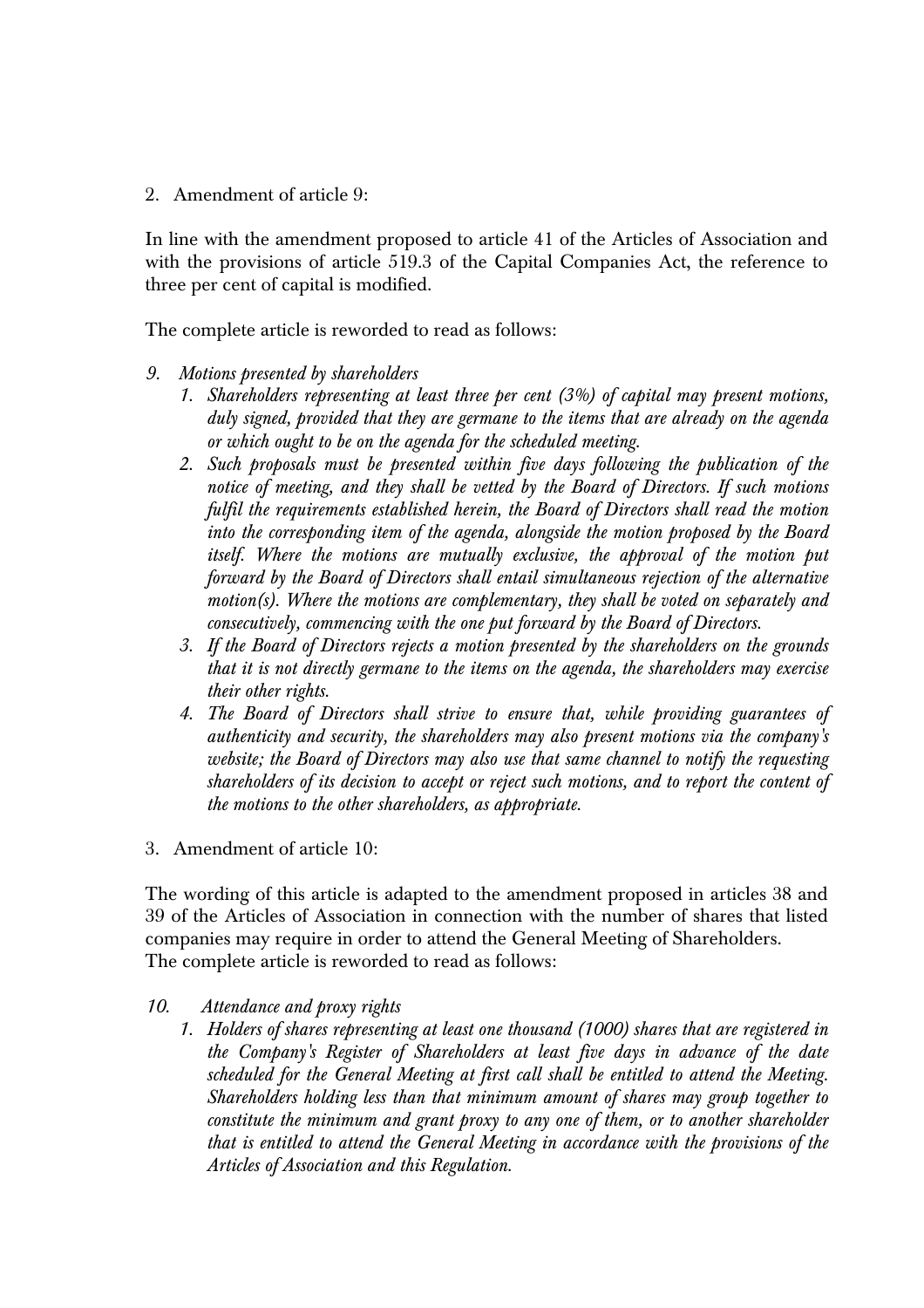- *2. To gain admittance to the General Meeting, shareholders entitled to attend must apply to the Secretary, not later than five days before the Meeting date at first call, for the pertinent admission or attendance card, which shall be issued personally in their name. Without prejudice to requests by shareholders, in order to facilitate shareholder participation in the General Meeting, the Board of Directors may send all registered shareholders the aforementioned attendance card, which shall entitle them to attend in the terms provided in the Articles of Association and in this Regulation.*
- *3. The attendance card shall state the number of votes corresponding to the holder, at a rate of one vote per thousand (1000) shares.*
- *4. The right to attend and the corresponding right to vote may be exercised by the shareholder personally or by proxy.*
- *5. Holders of a general power of attorney for the shareholder in the form of a public instrument with the power to administer all of the shareholder's assets in Spanish territory are also entitled to represent the shareholder.*
- *6. Minors must be represented by their legal guardians or representatives, and corporations or companies by their legal representatives, in which case the identity of such person must be specified.*
- *7. The delegation of the right to attend and vote must be indicated at the bottom or on the back of the attendance card, which must contain or be attached to the Agenda. Proxies must be signed by the shareholder, provided that the shareholder's signature is authenticated or is recognized by the Bank. The shareholder may give express instructions regarding his vote for each item on the Agenda. In the absence of express instructions, the proxy shall be entitled to vote as he sees fit, except in the event of a conflict of interest.*
- *8. If a shareholder sends the company an attendance card with a duly signed proxy form but without identifying the proxy, the proxy will be exercised by the Chairman of the Board of Directors or, if he is not a shareholder, by another Director who is a shareholder.*
- *9. Before his appointment, the proxy must inform the shareholder in detail whether there is a conflict of interests. If the conflict arises after the appointment of the proxy and the shareholder principal has not been warned of its possible existence, he must be informed of it immediately. In both cases, absent specific voting instructions for each item on which the proxy must vote on behalf of the shareholder, the proxy must abstain.*
- *10. Where the proxy has a conflict of interests, unless the shareholder indicates otherwise it shall be assumed that the shareholder has also designated as representatives, jointly and severally, in the following order, the Chairman of the General Meeting and, if he has a conflict of interests, the person designated by the Chairman.*
- *11. Without prejudice to the provisions of article 187 of the Capital Companies Act, if a proxy is granted in accordance with the terms of the preceding section either to the Board of Directors or its Chairman, without express voting instructions, the shareholder shall be deemed to have decided to vote in favour of all the motions proposed by the Board of Directors.*
- *12. The Board of Directors may provide electronic systems for granting proxy where it considers that the necessary guarantees of authenticity and legal certainty exist.*